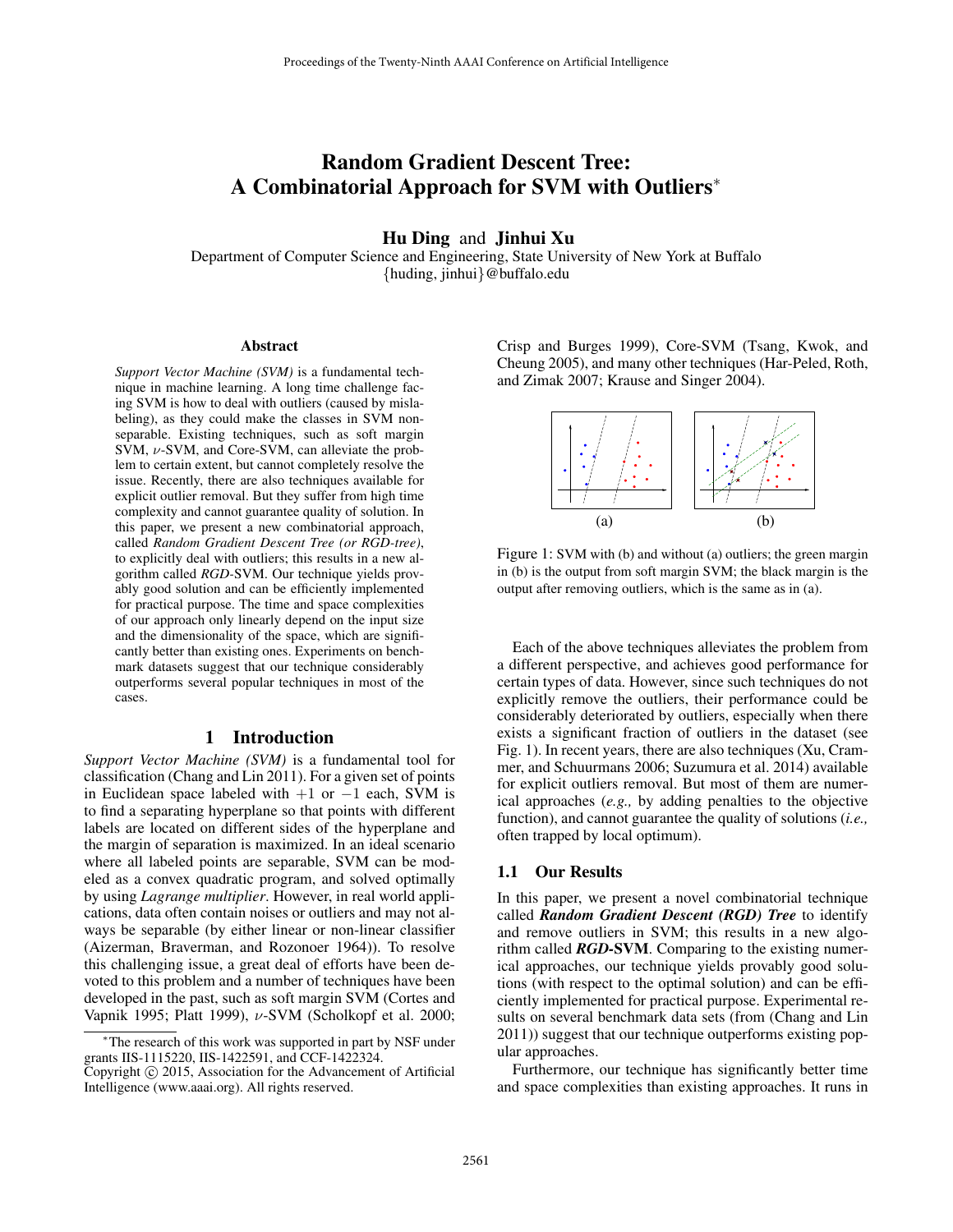linear time in the input size  $n$ , while the algorithm in (Suzumura et al. 2014) needs to solve a sequence of quadratic programs and the algorithm in (Xu, Crammer, and Schuurmans 2006) relies on a semi-definite programming formulation; thus both have a much higher time complexity than ours. Note that although linear or even sub-linear time SVM algorithms (Tsang, Kwok, and Cheung 2005; Har-Peled, Roth, and Zimak 2007; Gärtner and Jaggi 2009; Clarkson 2010; Clarkson, Hazan, and Woodruff 2012) exist, they mainly focus on hard or soft margin SVM and do not explicitly remove outliers. Thus it is not very meaningful to compare those with ours on running time. As for the space complexity, our approach takes only linear space (in  $n$ ), which is significantly better than the numerical approaches (Xu, Crammer, and Schuurmans 2006; Suzumura et al. 2014).

# 2 Random Gradient Descent Tree

In this section, we present our main result, *Random Gradient Descent Tree* ((RGD)-tree), and show its application in SVM with outliers. Since our idea is inspired by Gilbert algorithm, we first give an overview of it in Section 2.1. Then, we present RGD-tree in Section 2.2 and its correctness in Section 2.3 for computing one-class SVM with outliers. Finally, we extend RGD-tree to handle two-class SVM with outliers in Section 2.4, and analyze its time and space complexities in Section 2.5.

## 2.1 Gilbert Algorithm and One-class SVM

Let *o* be a point and *P* be a set of *n* points in  $\mathbb{R}^d$  space. The shortest distance between  $o$  and  $conv(P)$  (*i.e.*, the convex hull of P) is called the *polytope distance* between o and P. Computing polytope distance is a key problem in SVM and has been extensively studied in the past (Gärtner and Jaggi 2009; Clarkson, Hazan, and Woodruff 2012; Clarkson 2010; Keerthi et al. 2000; Mavroforakis, Sdralis, and Theodoridis 2007).

Without loss of generality (WLOG), we assume that  $o$ is the origin of the coordinate system. Note that polytope distance is naturally a convex quadratic optimization problem, and can be solved optimally in polynomial time. To obtain more efficient solution, a gradient descent algorithm, called *Gilbert Algorithm*, has been developed to achieve approximate solution (Frank and Wolfe 1956; Gilbert 1966; Mitchell, Dem'yanov, and Malozemov 1974). Algorithm 1 outlines its main steps. In each step, the algorithm finds a direction, and greedily improves the current solution along this direction until the solution becomes stable.

A theoretical analysis on the convergence of Algorithm 1 has recently been obtained. Before discussing this result, we first introduce several notations. Let  $\rho$  be the optimal solution of Algorithm 1 (*i.e.,* the polytope distance between o and P), and  $D = \max_{p,q \in P} ||p - q||$  be the diameter of P. Define  $E = \frac{D^2}{\rho^2}$ , and denote by  $p \mid x_i$  the orthogonal projection of a point p on the supporting line of segment  $\overline{ox_i}$ .

Definition 1 ( $\epsilon$ -Approximation of Polytope Distance). *Let P* be a point-set in  $\mathbb{R}^d$  and  $x_i \in conv(P)$ .  $x_i$  is an  $\epsilon$ -

#### Algorithm 1 Gilbert Algorithm (Gilbert 1966)

**Input:** A point-set P in  $\mathbb{R}^d$ .

**Output:**  $x_i$  as an approximate solution of the polytope distance between the origin and P.

- 1. Initialize  $i = 1$  and  $x_1$  to be the closest point in P to the origin o.
- 2. Iteratively perform the following steps until the solution becomes stable.
	- (a) Find the point  $p_i \in P$  whose orthogonal projection on the supporting line of segment  $\overline{ox_i}$  has the closest distance to  $o$  (called the projection distance of  $p_i$ ), *i.e.,*  $p_i = \arg \min_{p \in P} \{ \frac{\langle p, x_i \rangle}{||x_i||} \}$ , where  $\langle p, x_i \rangle$  is the inner product of  $p$  and  $x_i$  (see Fig. 2(a))..
- (b) Let  $x_{i+1}$  be the point on segment  $\overline{x_i p_i}$  closest to the origin *o*; update  $i = i + 1$ .



Figure 2: (a) An illustration of step 2 in Gilbert Algorithm; (b) Convex hull of the original point-set (black boundary) and the reduced convex hull after adding an outlier (red boundary).

*approximation of the polytope distance of*  $P$  *if*  $||x_i|| \leq$  $||p||_{x_i}|| + \epsilon ||x_i||$  *for any*  $p \in P$ .

Theorem 1 ((Gärtner and Jaggi 2009; Clarkson 2010)). *For any constant*  $\epsilon \in (0,1)$ *, Algorithm 1 takes at most*  $2[2E/\epsilon]$  *steps to yield an*  $\epsilon$ -approximation.

Theorem 1 indicates that the converging speed of Algorithm 1 depends only on E and  $\epsilon$ , and is independent of the input size |P| and the dimensionality d.

Now we consider one-class SVM. Let  $x \neq o$  be a point in  $\mathbb{R}^d$ , and  $\mathcal{H}_x^{\perp}$  and  $\mathcal{H}_x^{\top}$  be the hyperplanes passing through  $\varphi$ and x, respectively, and orthogonal to segment  $\overline{ox}$ . We define the margin  $\mathcal{M}_x$  of x as the slap bounded by  $\mathcal{H}_x^{\perp}$  and  $\mathcal{H}_x^{\perp}$ . Obviously, the width of  $\mathcal{M}_x$  is  $||x||$ . The following lemmas relate polytope distance to one-class SVM.

Lemma 1 ((Gärtner and Jaggi 2009; Clarkson 2010)). If  $x \in conv(P)$  *is the optimal solution of the polytope distance from o to a* point-set P, then  $\mathcal{M}_x$  *is the maximum margin separating the origin and* P*.*

**Lemma 2.** Let  $x \in conv(P)$  be an  $\epsilon$ -approximation of the *polytope distance yielded by Algorithm 1 on a point-set* P *for some small constant*  $\epsilon \in (0,1)$ *. Then*  $\mathcal{M}_{(1-\epsilon)x}$  *separates the origin and* P, and its width is at least  $(1 - \epsilon)$  times that *of the maximum margin.*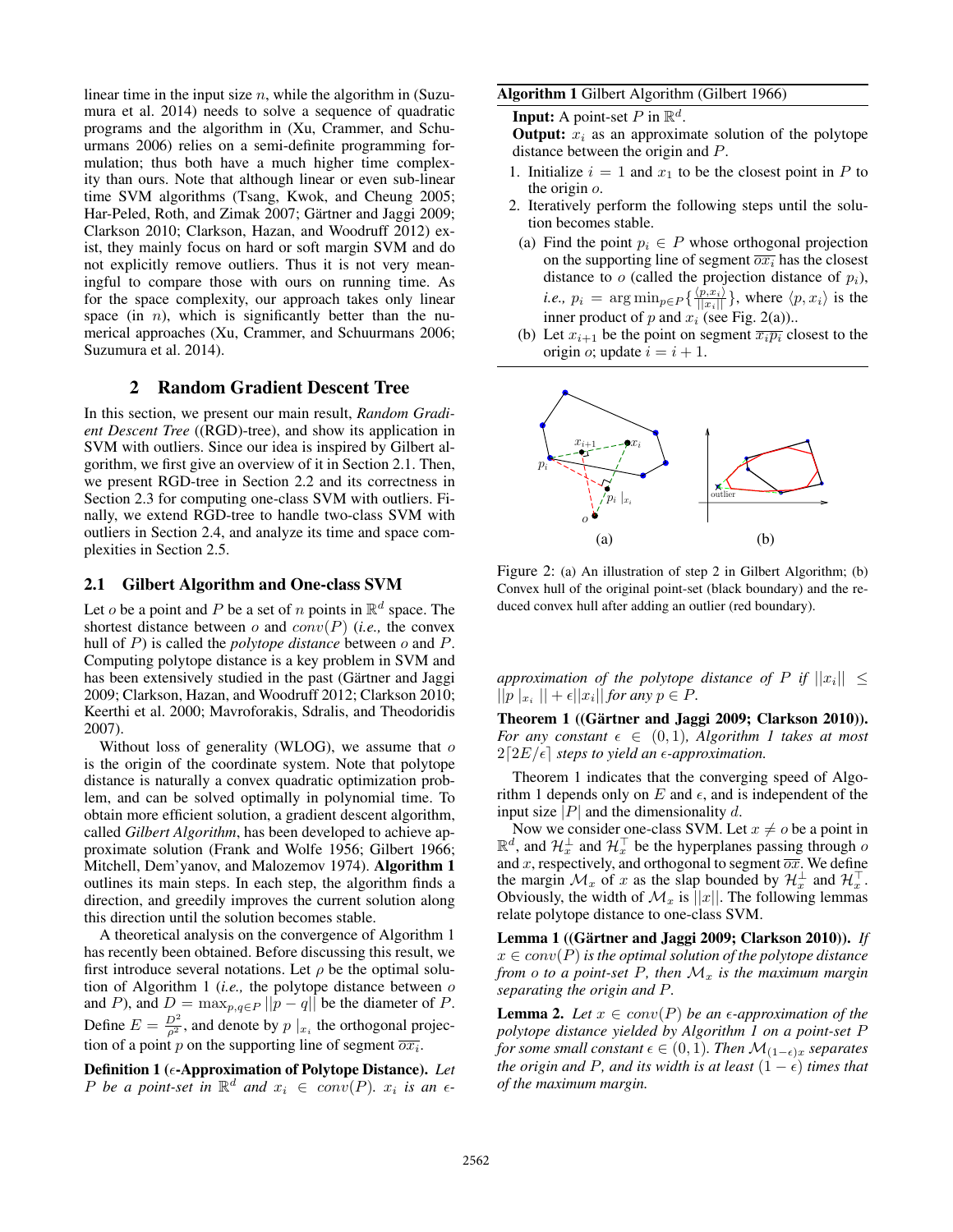*Proof.* By Definition 1, we know that for any  $p \in P$ ,

$$
||(1 - \epsilon)x|| = (1 - \epsilon)||x|| \le ||p||_x ||.
$$
 (1)

Since  $p \mid_x = p \mid_{(1-\epsilon)x}$ , this implies that  $\mathcal{M}_{(1-\epsilon)x}$  separates the origin and P.

Furthermore, since x is inside  $conv(P)$  (by Algorithm 1), we know that  $||x|| \ge \rho$  *(i.e., the polytope distance). Thus,* the width of  $\mathcal{M}_{(1-\epsilon)x}$  is at least  $(1 - \epsilon)\rho$ , which is  $(1 - \epsilon)$ times that of the maximum margin (by Lemma 1). Thus the lemma is true.

Lemma 2 suggests that we can find an approximate maximum margin (between the origin and  $P$ ) using Gilbert Algorithm.

### 2.2 RGD-tree for One-class SVM with Outliers

Now we consider one-class SVM with outliers.

Definition 2 (One-class SVM with Outliers). *Let* P *be a set of n points in*  $\mathbb{R}^d$  *and*  $\gamma \in (0,1)$  *be the fraction of outliers in* P*. The one-class SVM with outliers problem is to find a* subset  $P' \subset P$  *of size*  $(1 - \gamma)n$  *such that the margin separating the origin and* P 0 *is maximized.*

Despite its fast convergence, Gilbert Algorithm has been limited in applications. One of the main reasons is that it is rather sensitive to outliers. In an extreme case, Gilbert Algorithm may select an outlier (as  $p_i$ ) in each step, and generates a solution far from optimal. To reduce the influence of outliers, the concept of *soft convex hull* or *reduced convex hull (RCH)* has been introduced (Crisp and Burges 1999; Mavroforakis, Sdralis, and Theodoridis 2007), which could alleviate the problem to certain extent but still cannot completely avoid it. See Fig. 2(b) for an example, where RCH is still significant different from the one without outliers. To have a better solution to this problem, we develop a new technique called *Random Gradient Descent Tree (or RGDtree)* to explicitly remove outliers.

Main idea. Our main idea comes from the following key observation on Gilbert Algorithm: It is not necessary to select the point having the smallest projection distance along the direction of  $\overline{ox_i}$  in each step. It is actually sufficient for maintaining the converging speed to select any point in P as long as its projection distance is one of the  $k$  smallest for some parameter  $k$  to be determined later. Based on this observation, we identify a subset of  $P$  (which may contain outliers) in each step, randomly select a sample set from this subset, instead of only a single point  $p_i$ , and try to improve the current solution using each point in the sample. Thus, if we view each current solution as a "node", and the multiple improved solutions determined by the sample points as its children, the whole procedure will form a tree, called RGDtree due to its random and gradient descent nature.

To show the effectiveness of RGD-tree, we first prove that with certain probability, the sample set contains some points which are not outliers. This ensures the converging speed of the approach. We are also able to show that with certain probability, there exists one node in RGD-tree which is an approximate solution to the one-class SVM with outliers problem. Details of the RGD-tree algorithm are given

### Algorithm 2 RGD-Tree Algorithm

**Input:** A point-set P in  $\mathbb{R}^d$  with a fraction  $\gamma \in (0,1)$  of it being outliers, and three parameters  $0 < \mu, \delta < 1, h \in$  $\mathbb{Z}^+$ .

Output: A RGD-tree with each node associated with a candidate for an approximate solution of the one-class SVM with outliers problem.

- 1. Randomly select a point from  $P$  as  $x$ . Initialize the RGD-tree as a single node tree (*i.e.,* the root) and associate the node with  $x$ .
- 2. Starting from the root, recursively grow each node of RGD-tree as follows:
	- (a) Let  $\nu$  be the current node associating with a point  $x_{\nu}$ .
- (b) If the height of  $\nu$  is h, it becomes a leaf node and stops growing. Otherwise, do the following.
	- i. Find the subset  $P_{\nu}$  of P whose projection distances (see Algorithm 1) along the direction of  $\overline{ox_{\nu}}$  are the k smallest for  $k = (1 + \delta)\gamma |P|$ .
	- ii. Take a random sample  $S_{\nu}$  from  $P_{\nu}$  of size (1 +  $\frac{1}{\delta}$ ) ln  $\frac{h}{\mu}$ . For each point  $s \in S_{\nu}$ , create a child of  $\nu$  and associate it with a point  $x_{\nu}^s$ , where  $x_{\nu}^s$  is determined as follows (see Fig. 3(a)  $\&$  (b)).
		- A. If the angle  $\angle osx_v \leq \frac{\pi}{2}$ ,  $x_v^s$  is the orthogonal projection of the origin  $\overline{o}$  on segment  $\overline{s x_{\nu}}$ .
		- B. Otherwise,  $x^s_\nu = s$ .

in **Algorithm 2**, where the values of parameters  $\delta$ ,  $\mu$  and h will be determined later.



Figure 3: An illustration of Step 2b in RGD-Tree Algorithm.

# 2.3 Correctness

Let  $P_{opt}$  be the **unknown** subset of P which yields the optimal solution in Definition 2, and  $\rho$  be the width of the corresponding maximum margin. Also denote by  $D$  the diameter of  $P_{opt}$  (*i.e.*,  $D := \max_{p,q \in P_{opt}} ||p - q||$ ).

Before showing the correctness of Algorithm 2, we need to understand how to measure the quality of any solution to the problem of one-class SVM with outliers. Clearly, it involves two factors, the width of the margin and the number of outliers (*i.e.,* the number of misclassified points). The following definition and theorem tell us how to consider both factors using *bi-criteria* approximation.

**Definition 3.** Let P and  $\gamma$  be the same as in Definition 2, and  $0 < \epsilon, \delta < 1$  *be two constants. A margin M is an*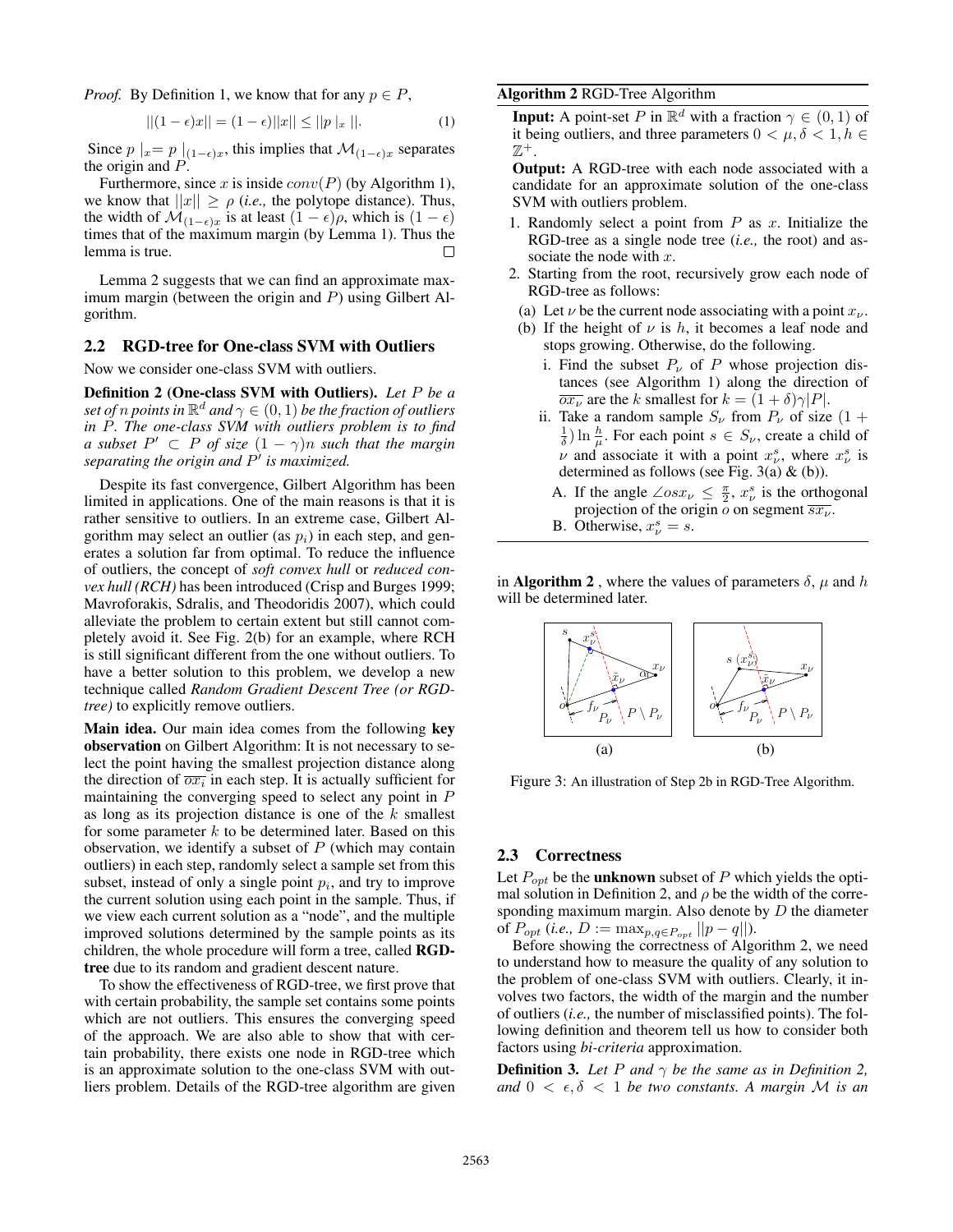$(\epsilon, \delta)$ -approximation, if the width of M is no smaller than  $(1 - \epsilon)\rho$  and the number of misclassified points is no more *than*  $(1 + \delta)\gamma|P|$ *.* 

Theorem 2. *If the parameters* h, µ, δ *in Algorithm 2 are chosen to be*  $h = 3(\frac{1}{\epsilon}(\frac{D}{\rho}+1))^2 \ln(\frac{D}{\rho}+1)$  *and*  $0 < \mu, \delta < 1$ *, then with probability*  $(1 - \mu)(1 - \gamma)$ *, there exists at least one node in the resulting RGD-tree which yields an*  $(\epsilon, \delta)$ *approximation for the one-class SVM with outliers problem.*

To prove Theorem 2, we need the following lemmas. Lemmas 3, 4, and 5 enable us to analyze the success probability, and Lemma 6 estimates the improvement in each step of Algorithm 2.

Lemma 3 ((Ding and Xu 2014)). *Let* Q *be a set of elements, and*  $Q'$  *be a subset of*  $Q$  *with size*  $|Q'| = \beta |Q|$  *for some*  $\beta \in (0,1)$ *. If one randomly samples*  $\frac{1}{\beta} \ln \frac{1}{\eta}$  elements *from*  $Q$ , then with probability at least  $1 - \eta$ , the sample con*tains at least one element in Q' for any*  $0 < \eta < 1$ .

**Lemma 4.** In Step 2b(ii) of Algorithm 2, the sample  $S_v$  con*tains at least one point from*  $\overline{P}_{opt}$  *with probability*  $1 - \frac{\mu}{h}$ *.* 

*Proof.* Since  $|P_{\nu}| = (1 + \delta)\gamma|P|$ , and  $|P \setminus P_{opt}| = \gamma|P|$ , we have  $|P_\nu \cap P_{opt}|$  $\frac{\bigcap P_{opt}}{\big|P_{\nu}\big|}$  =  $1 - \frac{\big|P_{\nu} \setminus P_{opt}\big|}{\big|P_{\nu}\big|}$  $|P_\nu|$  $\geq 1 - \frac{|P \setminus P_{opt}|}{|P|}$  $\frac{\langle P_{opt}|}{|P_{\nu}|} = \frac{\delta}{1+\delta}$  $1+\delta$ . (2)

By Lemma 3 and the fact that  $|S_{\nu}| = (1 + \frac{1}{\delta}) \ln \frac{h}{\mu}$ , we know that  $S_{\nu}$  contains at least one point from  $P_{opt}$  with probability  $1-\frac{\mu}{h}$ .

**Lemma 5.** *With probability*  $(1 - \gamma)(1 - \mu)$ *, there exists a path* P *from the root to a leaf node in the RGD-tree such that the point* x *associated with the root belongs to* Popt*, and for each non-leaf node* ν *on the path, its next node on the path is generated by a sample point*  $s \in P_{opt}$ .

*Proof.* In the beginning of Algorithm 2, it is easy to see that the point  $x$  associated with the root of the RGD-tree is in  $P_{opt}$  with probability  $1 - \gamma$ . By Lemma 4 we know that at each time when Step 2b(ii) is executed,  $S_{\nu}$  contains one point from  $P_{opt}$  with probability  $1 - \frac{\mu}{h}$ . This means that with probability

$$
(1 - \gamma)(1 - \frac{\mu}{h})^h > (1 - \gamma)(1 - \mu),
$$
\n(3)

the path  $P$  exists.

In the following analysis, we assume that there is such a path  $P$  (as in Lemma 5).

**Lemma 6.** *In Step 2b(ii) of Algorithm 2, for each node*  $\nu \in$ *P*, either the point  $x_{\nu}$  associated with node  $\nu$  is an  $(\epsilon, \delta)$ *approximation, or the point* x s <sup>ν</sup> *associating with its next node in* P *satisfies the following inequality*

$$
||x_{\nu}^{s}||^{2} \le (1 - (\frac{\epsilon \rho}{D + \rho})^{2})||x_{\nu}||^{2}.
$$
 (4)

*Proof.* Let  $f_{\nu}$  be the maximum projection distance among all points in  $P_{\nu}$  along the direction of  $\overline{ox_{\nu}}$ , *i.e.*,

$$
f_{\nu} = \max_{p \in P_{\nu}} \{ p \mid_{x_{\nu}} \}.
$$
\n
$$
(5)
$$

Let  $\tilde{x}_{\nu} = \frac{f_{\nu}}{||x_{\nu}||} x_{\nu}$  (see Fig. 3). If  $f_{\nu} \ge (1 - \epsilon)\rho$ , we know that the margin determined by  $\tilde{x}_{\nu}$ , *i.e.*,  $\mathcal{M}_{\tilde{x}_{\nu}}$ , has width at least  $(1 - \epsilon)\rho$ , and separates  $|P \setminus P_{\nu}|$  points from the origin o. By Definition 3, we know that this margin is an  $(\epsilon, \delta)$ approximation.

Thus we only need to consider the other case, and can assume that

$$
f_{\nu} < (1 - \epsilon)\rho. \tag{6}
$$

By Lemma 1, we know that  $\rho$  is the polytope distance between the origin  $\rho$  and  $P_{opt}$ . This implies that  $||x_{\nu}||$  is no smaller than  $\rho$ . Combining this with (6), we have

$$
||x_{\nu} - \tilde{x}_{\nu}|| \ge \epsilon \rho. \tag{7}
$$

Furthermore, since we only consider the nodes in the path P, we know that the sample point  $s \in P_{opt}$ . This implies that

$$
||s - x_{\nu}|| \le D. \tag{8}
$$

If  $\angle osx_v \leq \frac{\pi}{2}$ , then

$$
||x^s_\nu|| = ||x_\nu|| \sin \alpha,\tag{9}
$$

where  $\alpha$  is  $\angle$ ox<sub>v</sub>s (see Fig. 3(a)). Combining (7) and (8), we have the following

$$
\cos \alpha \ge \frac{\epsilon \rho}{D} \Longrightarrow \sin \alpha \le \sqrt{1 - (\frac{\epsilon \rho}{D})^2}.
$$
 (10)

From (9) and (10), we immediately have (4) in the case of  $\angle osx_{\nu} \leq \frac{\pi}{2}.$ 

If  $\angle osx_{\nu}^2 > \frac{\pi}{2}$  (see Fig. 3(b)), we have

$$
||x_{\nu}^{s}||^{2} + ||x_{\nu}^{s} - x_{\nu}||^{2} \le ||x_{\nu}||^{2}.
$$
 (11)

By (7), it is easy to see that  $||x_{\nu}^{s} - x_{\nu}|| \ge ||x_{\nu} - \tilde{x}_{\nu}|| \ge \epsilon \rho$ . Thus, we have

$$
||x_{\nu}^{s}||^{2} \leq ||x_{\nu}||^{2} - (\epsilon \rho)^{2}
$$
  
=  $(1 - \frac{(\epsilon \rho)^{2}}{||x_{\nu}||^{2}})||x_{\nu}||^{2}$   
 $\leq (1 - \frac{(\epsilon \rho)^{2}}{(D + \rho)^{2}})||x_{\nu}||^{2},$  (12)

where the last inequality follows from the fact that  $||x_v|| \le$  $D + \rho$  (by triangle inequality). Thus, (4) also holds in the case of  $\angle osx_\nu > \frac{\pi}{2}$ .

This completes the proof of the lemma.  $\Box$ 

Below, we prove Theorem 2.

*Proof.* (of **Theorem 2**) We prove the theorem following the flow of Algorithm 2. We kown that path  $P$  exists with probability  $(1 - \gamma)(1 - \mu)$  (by Lemma 5), and claim that there exists one node  $\nu$  on the path whose  $x_{\nu}$  is an  $(\epsilon, \delta)$ approximation. We prove this claim by contradiction. Suppose that no such a node  $\nu$  exists. Let  $x_{\mathcal{L}}$  be the point associated with the leaf of the path. Then by Lemma 6, we have

$$
||x_{\mathcal{L}}||^2 \le ((1 - (\frac{\epsilon \rho}{D + \rho})^2)^h ||x||^2).
$$
 (13)

 $\Box$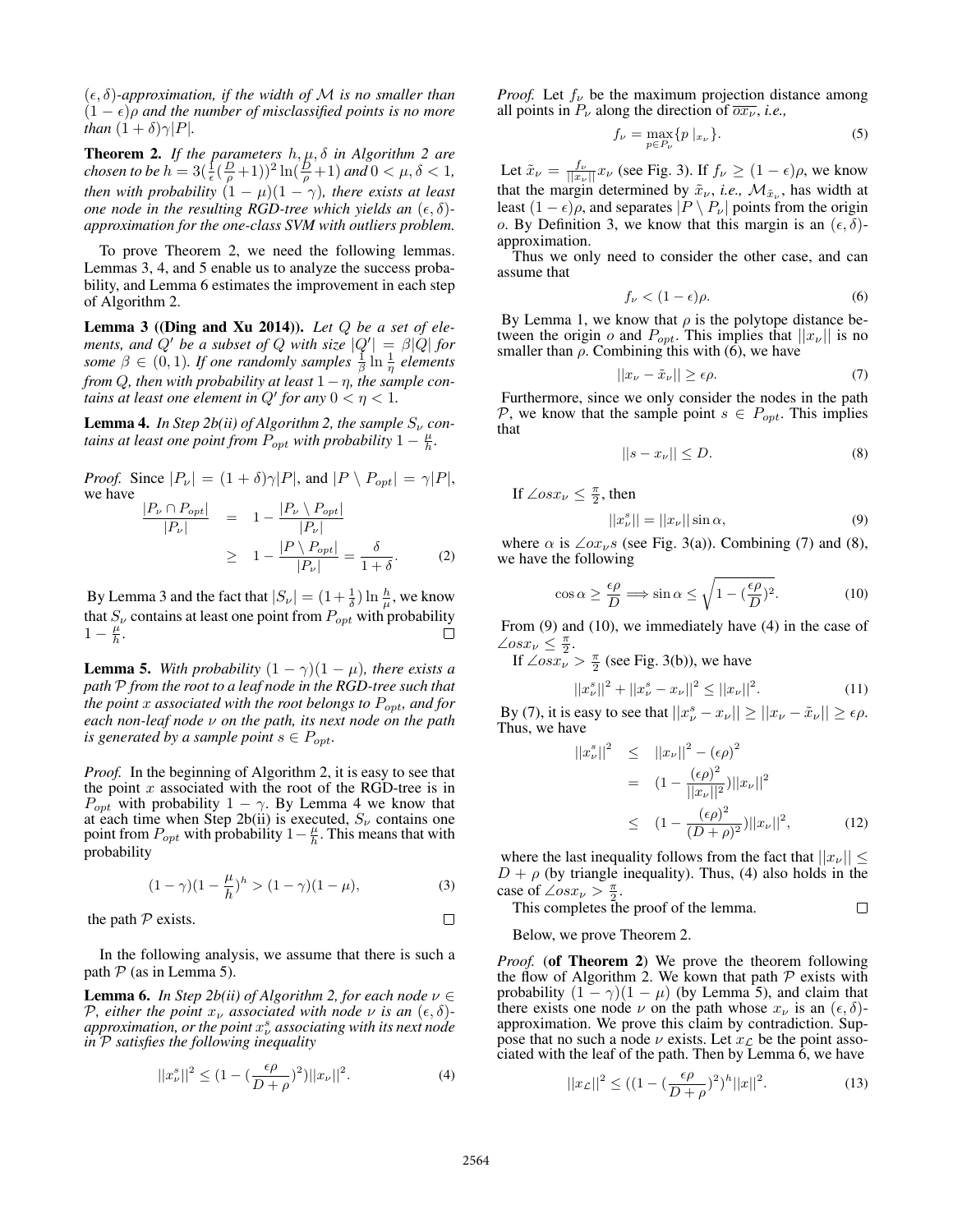By Lemma 1 we know that  $\rho$  is the polytope distance between the origin and  $P_{opt}$ . Thus,  $||x_L||$  is no smaller than  $\rho$ . Also by triangle inequality, we know that  $||x|| \le D + \rho$ . Hence, (13) implies that

$$
\rho^2 \le ((1 - (\frac{\epsilon \rho}{D + \rho})^2)^h (D + \rho)^2).
$$
 (14)

Let  $\lambda$  denote  $\frac{D+\rho}{\rho}$ . Then (14) implies that

$$
h \leq \log_{1/(1 - (\epsilon/\lambda)^2)} \lambda^2
$$
  
= 
$$
\frac{2 \ln \lambda}{\ln(1 + \frac{(\epsilon/\lambda)^2}{1 - (\epsilon/\lambda)^2})}
$$
  
< 
$$
\frac{2 \ln \lambda}{\ln(1 + (\epsilon/\lambda)^2)}
$$
  
< 
$$
3(\frac{\lambda}{\epsilon})^2 \ln \lambda = 3(\frac{1}{\epsilon}(\frac{D}{\rho} + 1))^2 \ln(\frac{D}{\rho} + 1),
$$
 (15)

where the final inequality follows from the fact that  $(\epsilon/\lambda)^2 < 1$ . Since  $h = 3(\frac{1}{\epsilon}(\frac{D}{\rho}+1))^2 \ln(\frac{D}{\rho}+1)$  in the theorem, we have a contradiction. This completes the proof.

Remark 1. *The above theorem ensures the correctness. Several other issues, such as the time and space complexities, will be addressed in Section 2.5.*

#### 2.4 Two-class SVM with Outliers

Now, we consider two-class SVM with outliers.

Definition 4 (Two-class SVM with Outliers). Let  $P_1$  and *P*<sub>2</sub> *be two sets of points in*  $\mathbb{R}^d$ , and  $\gamma \in (0,1)$  *(or*  $\gamma_1, \gamma_2 \in$  $(0, 1)$ *) be the fraction of outliers in*  $P_1 \cup P_2$  *(or in*  $P_1$  *and*  $P_2$ *, respectively). The problem of two-class SVM with outliers is to find two subsets*  $P'_1 \subseteq P_1$  *and*  $P'_2 \subseteq P_2$ *, such that*  $|P'_1 \cup P'_2| \geq (1 - \gamma)|P_1 \cup P_2|$  *(or*  $|P'_1| \geq (1 - \gamma_1)|P_1|$  *and*  $|P_2'|\geq (1-\gamma_2)|P_2|$ , and the margin separating  $P_1'$  and  $P_2'$ *is maximized.*

Corresponding to the two slightly different definitions, we have two ways to define the bi-criteria approximation.

**Definition 5.** Let  $P_1, P_2, \gamma, \gamma_1$  and  $\gamma_2$  be the same as in Def*inition 4, and* ρ *be the width of the maximum margin in the problem of two-class SVM with outliers. Then a margin M is*  $an(\epsilon, \delta)$ -approximation, if the width of M is no smaller than  $(1 - \epsilon)\rho$  and the number of misclassified points is no more *than*  $(1+\delta)\gamma|P_1 \cup P_2|$  *(or*  $(1+\delta)\gamma_1|P_1|$  *and*  $(1+\delta)\gamma_2|P_2|$ *), where*  $0 < \epsilon, \delta < 1$  *are two constants.* 

In the above definitions, the case of one-outlier-parameter (γ) can actually be reduced to the case of two-outlierparameters  $(\gamma_1$  and  $\gamma_2$ ). The main idea is to use *discretization* and "guess" the fractions of outliers in  $P_1$  and  $P_2$ , respectively. Due to space limit, we leave the details in the full version of our paper. Thereafter, we always assume that two outlier parameters  $\gamma_1$  and  $\gamma_2$  are given. The following definition and theorem reveal the connection between polytope distance and two-class SVM.

**Definition 6** ((Gärtner and Jaggi 2009)). Let  $P_1$  and P<sup>2</sup> *be two point-sets in* R d *. The Minkowski difference*  $MD(P_1, P_2)$  *of polytopes*  $conv(P_1)$  *and*  $conv(P_2)$  *is the set (which is also a polytope (Ziegler 1995)) of all difference vectors,* i.e.,  $MD(P_1, P_2) = \{u - v \mid u \in conv(P_1), v \in$  $conv(P_2)$ .

Theorem 3. *[(Gartner and Jaggi 2009)] Finding the short- ¨ est distance between two polytopes*  $conv(P_1)$  *and*  $conv(P_2)$ *is equivalent to finding the polytope distance from the origin to*  $MD(P_1, P_2)$ *.* 

Theorem 3 tells us that to find the maximum margin separating two point-sets  $P_1$  and  $P_2$ , we only need to find the maximum margin separating the origin and  $MD(P_1, P_2)$ . This indicates the possibility of using RGD-tree to solve the problem of two-class SVM with outliers. A careful analysis shows that we actually do not need to explicitly compute  $MD(P_1, P_2)$  (which would take quadratic time); a slight modification to Algorithm 2 will be sufficient.

Revisited Algorithm 2. The revisited algorithm will have the following main differences from the original one. (1) The input has two point-sets  $P_1$  and  $P_2$ , and two outlier parameters  $\gamma_1$  and  $\gamma_2$ . (2) In Step 2b(i), take two subsets  $\hat{P}^1_{\nu} \subset P_1$ and  $P^2_{\nu} \subset P_2$ , which respectively consist of points having the  $(1 + \delta)\gamma_1|P_1|$  smallest projection distances among all points in  $P_1$  and the  $(1 + \delta)\gamma_2|P_2|$  largest projection distances among all points in  $P_2$ . (3) In Step 2b(ii), take a set of vectors  $S_v$  of the same size as in the original algorithm, where each vector  $s \in S_{\nu}$  is the difference of two random sampled points from  $P_{\nu}^1$  and  $P_{\nu}^2$ , respectively.

Using a similar argument given in the proof of Theorem 2, we have the following result.

Theorem 4. *If the parameters in the revisited Algorithm 2 are chosen as follows,*  $h = 3(\frac{1}{\epsilon}(\frac{D}{\rho}+1))^2 \ln(\frac{D}{\rho}+1)$  *and*  $0 < \mu, \delta < 1$ , then with probability  $(1 - \mu)(1 - \gamma)$ , there ex*ists at least one node in the resulting RGD-tree which yields an*  $(\epsilon, \delta)$ -*approximation for the two-class SVM with outliers problem.*

#### 2.5 Time and Space Complexity

In this section, we analyze the time and space complexities of the RGD-tree algorithm.

**Time complexity.** Let *n* be the size of P (or  $P_1 \cup P_2$ ) in the two-class case), and  $d$  be the dimensionality of the space. For each node of the RGD-tree, we create  $|S_{\nu}| = (1 + \frac{1}{\delta}) \ln \frac{h}{\mu}$  children. Since the height h of the tree is  $3(\frac{1}{\epsilon} \frac{D+\rho}{\rho})^2 \ln \frac{D+\rho}{\rho}$ , the total size of the tree is thus  $O(|S_{\nu}|^h) = O((\ln \frac{D+\rho}{\epsilon \rho})^h)$  (after omitting the constant factor depending on  $\delta$  and  $\mu$ ). This means that the size of the tree depends only on the ratio of  $\frac{D}{\rho}$  and  $\epsilon$ , and is independent of  $n$  and  $d$ . Now, we consider the computation on each node  $\nu$ . Firstly, we need to compute the projections of P (or  $P_1$  and  $P_2$  for the two-class case) on  $\overline{ox_v}$ , which takes  $O(nd)$  time in total. Secondly, we need to find subset  $P_\nu$  (or  $P_\nu^1$  and  $P_\nu^2$  in the two-class case). This can be done in  $O(nd)$  time by using the linear-time selection algorithm<sup>1</sup>. Thirdly, creating all the  $|S_{\nu}|$  children costs  $O(|S_{\nu}|d)$ time in Step 2b(ii). Thus the total time for each node  $\nu$  is

<sup>&</sup>lt;sup>1</sup>Given a set of *n* numbers Y and an integer  $k \leq n$ , we can first find the  $k$ -th smallest number  $y$  by the selection algorithm in linear time (Blum et al. 1973), and use  $y$  as the pivot to select the k smallest numbers in linear time.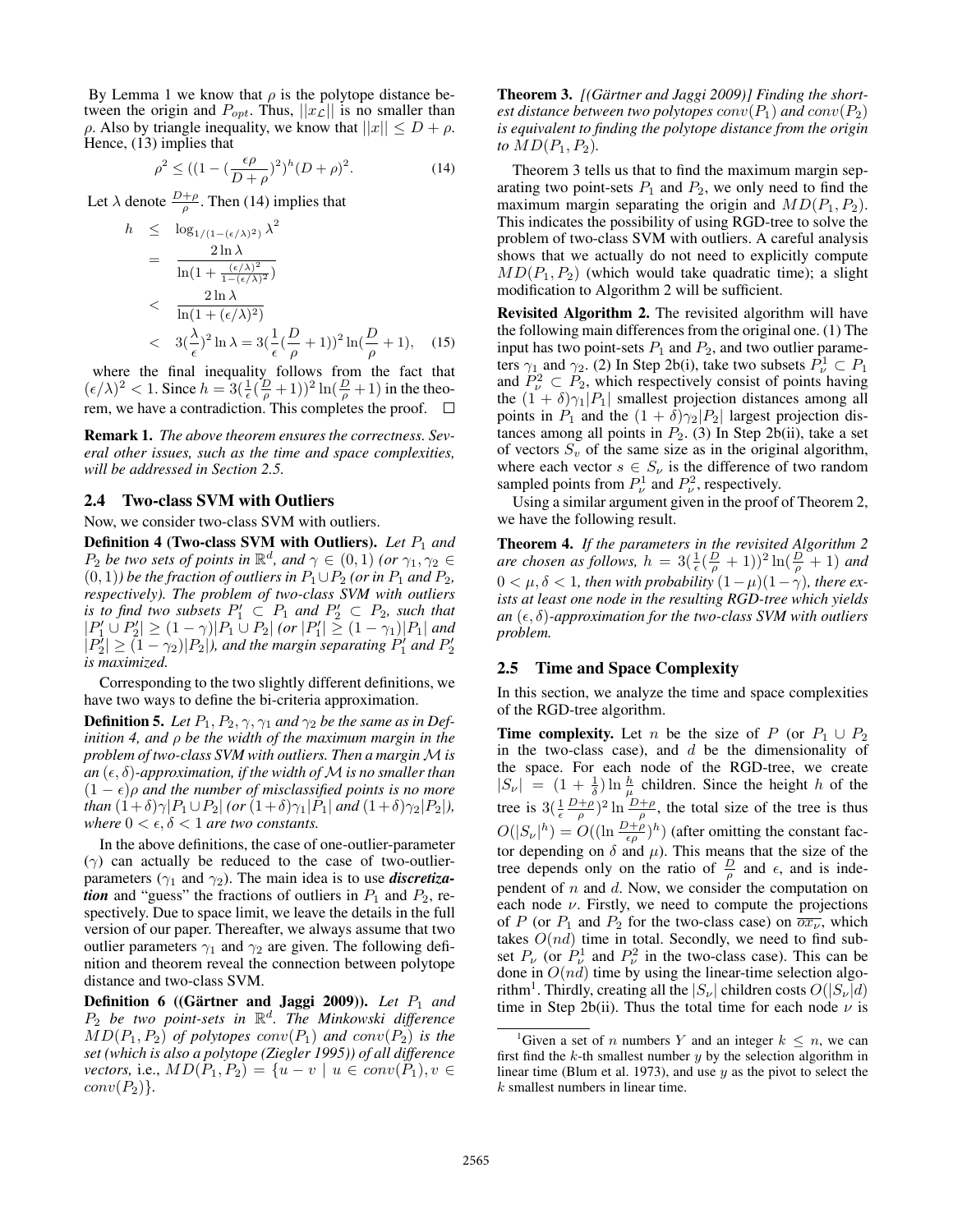$O((n + |S_{\nu}|)d)$ . Consequently, the time complexity of the algorithm is  $O((\ln \frac{D+\rho}{\epsilon \rho})^{h+1}nd)$ , which is linear in n and d.

We note that the above time complexity is only for the worst case analysis. In practice, many nodes are actually not needed for generating the final solution, and thus do not need to be kept in the tree. Thus in implementation, we can set an upper bound  $L$  on the number of nodes in each level of the RGD-tree. In this way, we can bring to the total time down to  $O(Lhnd)$ , which linearly, rather than exponentially, depends on  $h$ . To achieve this, we prune a number nodes which produce bad results (*i.e.,* too narrow margin) in each level while generating the RGD-tree. Note that this will not increase the time complexity, since we just need to check the already computed projections of  $P$  (or  $P_1$  and  $P_2$ ) to obtain the width of the margin.

Space complexity. The space complexity is obviously bounded by the total size of the input and the RGD-tree, which is  $O(((\ln \frac{D+\rho}{\epsilon \rho})^h + n)d)$  in the worst case and linear in  $n$  and  $d$ . With a careful analysis, we can actually significantly reduce it as we do not need to store the whole tree. Instead, we only need to store two levels of the tree, the current level and its next level. Additionally, we need to save the best solutions from the root to the current level, which takes only a constant number of extra space. Thus, if we perform the above pruning strategy, the space complexity becomes  $O((L+n)d)$ , which is independent of the height h.

# 3 Boosting

To further improve the performance of our RGD-tree algorithm, we propose the following boosting procedure. The key idea is to build a sequence of RGD-trees, instead of a single one.

- 1. Initially, build the RGD-tree for the input.
- 2. Iteratively perform the following steps until the result becomes stable:
- (a) Select the node corresponding to the best solution in the newly built RGD-tree.
- (b) Use the selected node as the root, build a new RGDtree.

In Section 4, we will show that this boosting procedure can not only improve the result, but also reduce the running time significantly.

## 4 Experiments

We test our RGD-SVM on both synthetic and benchmark data sets. All results are obtained by using a MacBook Pro (2.4 GHz CPU and 4 GB memory).

Synthetic data. We design three experiments on synthetic data for the two-class SVM with outlier problem. In each experiment, the sizes of the two classes vary randomly in the ranges of  $[10^3, 3 \times 10^3]$  for training and  $[10^4, 3 \times 10^4]$  for testing, and the dimensionality is set to be 100. Each class is generated following a *multivariate Gaussian distribution*; in order to make the distribution as arbitrary as possible, the covariance matrix  $\Sigma$  is also generated randomly and the ratio

between the maximum and the minimum diagonal elements is set to be 10. Each of the three experiments has repeatedly run 10 times, and the average results are reported. Experiment (1) tests how our algorithm performs under different level of outliers. We vary the fraction of outliers between 5% to 20%. Experimental results in Fig. 4(a) show that the error is a slowly growing function and is always around 0.5%, which is quite stable. Experiment (2) tests the performance of our algorithm under different values of ratio  $D/\rho$ . We fix the fraction of outliers to be 10%, and vary the ratio  $D/\rho$ from 5 to 30. The height of RGD-tree is restricted to be no more than 10 so that the running time is always within 5 minutes. Results in Fig. 4(b) suggest that error grows (in the range of  $(0.5\%, 2.5\%)$  roughly linearly with the ratio. Experiment (3) tests the improvement of boosting procedure (in Section 3). In this experiment, we fix the fraction of outliers to be 10% and  $D/\rho$  to be 30, and perform the boosting procedure  $1 - 4$  rounds; in each round, the height of the RGD-tree is no more than 5 (instead of 10 as in experiment (2)). Results in Fig. 4(c) show that the solution improves rapidly in the first couple of rounds and becomes stable after 3 rounds. The error becomes comparable to that in Fig. 4(b) after 3 rounds, but the running time is reduced by at least half. This is because the RGD-tree becomes much smaller and thus the total running time improves significantly.

Benchmark data. We select 10 benchmark data sets from (Chang and Lin 2011), and compare our algorithm with three popular methods, soft margin SVM (Cortes and Vapnik 1995; Platt 1999), robust SVM based on CCCP (Yuille and Rangarajan 2001; Krause and Singer 2004), and homotopy algorithm (Suzumura et al. 2014). For each data set, we use the best result from the three methods as the baseline. We set the data the same way as that in (Suzumura et al. 2014). That is, randomly divide each data set into training (40%), validation (30%), and testing (30%) sets, and flip  $15\%$  of the labels in the training and validation sets as outliers. From Fig. 4(d), we can see that our RGD-SVM outperforms the baseline on 8 data sets, and particularly has more than 20% improvement on  $\#1$  and  $\#2$ , and more than 5% improvement on  $\#3, \#5,$  $#8$ , and  $#9$ .

Table 1: Results on 10 benchmark data sets

| #  | Name                | $\eta$ | d.   | Test error |
|----|---------------------|--------|------|------------|
| 1  | <b>BreastCancer</b> | 596    | 30   | $2.2\%$    |
| 2  | AustralianCredit    | 690    | 14   | 10.2%      |
| 3  | GermanNumber        | 1000   | 24   | 24.0%      |
| 4  | SVMGuide1           | 3089   | 4    | $4.0\%$    |
| 5  | Spambase            | 4601   | 57   | 7.6%       |
| 6  | Musk                | 6598   | 166  | $7.0\%$    |
| 7  | Gisette             | 6000   | 5000 | 18.2%      |
| 8  | w5a                 | 9888   | 300  | 1.9%       |
| 9  | аба                 | 11220  | 122  | 15.2%      |
| 10 | a7a                 | 16100  | 122  | $16.4\%$   |
|    |                     |        |      |            |